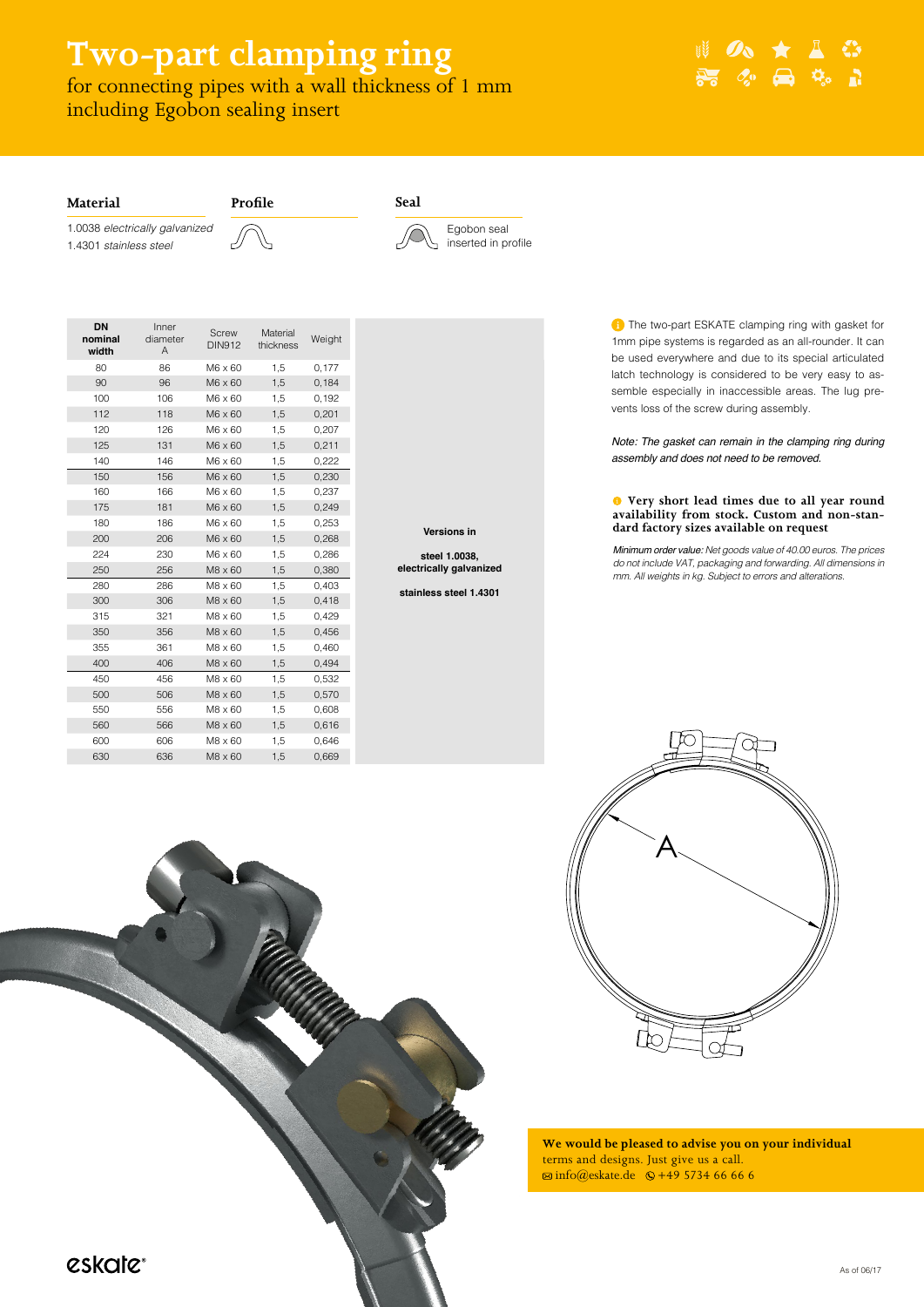As of 06/17

**T** The two-part ESKATE clamping ring with gasket for 2mm pipe systems is regarded as an all-rounder. It can be used everywhere and due to its special articulated latch technology is considered to be very easy to assemble especially in inaccessible areas. The lug prevents loss of the screw during assembly.

Note: The gasket can remain in the clamping ring during *assembly and does not need to be removed.*





**Versions in**

**steel 1.0038, electrically galvanized**

**stainless steel 1.4301**

# **We would be pleased to advise you on your individual**  terms and designs. Just give us a call.  $\overline{\otimes}$  info@eskate.de  $\overline{\otimes}$  +49 5734 66 66 6



# **Two-part clamping ring**

for connecting pipes with a wall thickness of 2mm including Egobon sealing insert

**Profile Seal**



1.0038 *electrically galvanized* 1.4301 *stainless steel*



# **Material**

Minimum order value: *Net goods value of 40.00 euros. The prices do not include VAT, packaging and forwarding. All dimensions in mm. All weights in kg. Subject to errors and alterations.*

### **Very short lead times due to all year round availability from stock. Custom and non-standard factory sizes available on request**